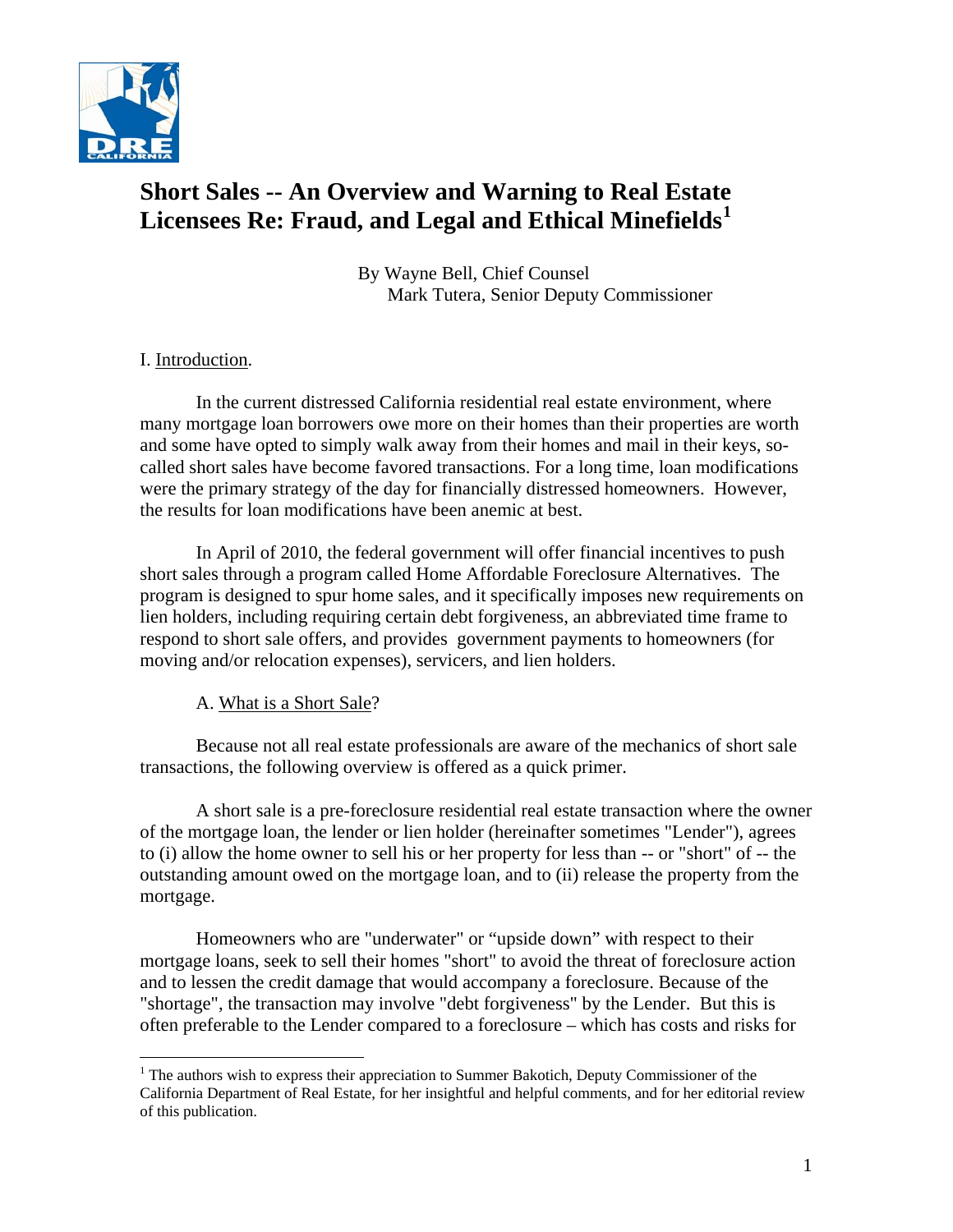the Lender in terms of lost payments, eviction, property maintenance, insurance, taxes, fees, and the like -- or a loan modification, with the associated lack of certainty. Also, a short sale gets the non-performing mortgage loan asset off of the Lender's financial books.

# B. Is a Real Estate License Required to Represent the Parties to a Short Sale?

 The simple answer is YES, with some extremely narrow and limited exceptions and exemptions.

 A real estate broker license (or a real estate salesperson license where that person is working under the supervision of his or her broker) is required under section 10131 (d) of the California Business and Professions Code (B&P Code) where a person, in a representative capacity on behalf of another, "negotiates loans…or performs services for borrowers or lenders …in connection with loans secured directly or collaterally by liens on real property…" for or in expectation of compensation, "regardless of the form or time of payment".

 In addition, under section 10131 (a) of the B&P Code, a real estate broker license (or salesperson license with appropriate supervision by the broker of record) is required of any person who, as a representative of another, "Sells or offers to sell, buys or offers to buy, solicits prospective sellers or purchasers of, solicits or obtains listings of, or negotiates the purchase, sale or exchange of real property…"

 The exceptions and exemptions from the licensure requirement are few and narrowly drawn. For example, a California licensed lawyer is exempt when that person renders services in the course and scope of his or her practice as an attorney. Additionally, if a person is acting solely on behalf of himself or herself, or itself in the case of an entity, there is no need for a real estate license since the person or entity is not acting on behalf of another or others.

 Because there is or may be mortgage loan "debt forgiveness" in a short sale, some people and entities argue that they can, and attempt to, consummate short sales on behalf of others without a real estate license by asserting that they are "debt negotiators", "debt resolution experts", "loss mitigation practitioners", "foreclosure rescue negotiators", "short sale processors", "short sale facilitators", "short sale coordinators", "short sale expeditors", or some other type of unlicensed short sale or debt specialist.

 Yet it is because the loan debt is "secured directly or collaterally by liens on real property" that brings into play the legal mandate for a real estate broker license under California law.

 If a real estate licensee wants to take a short sale listing and not conduct the short sale negotiations with the homeowner's lender, then the licensee must seek to ensure that an unlicensed third party is not performing the negotiations on behalf of the seller.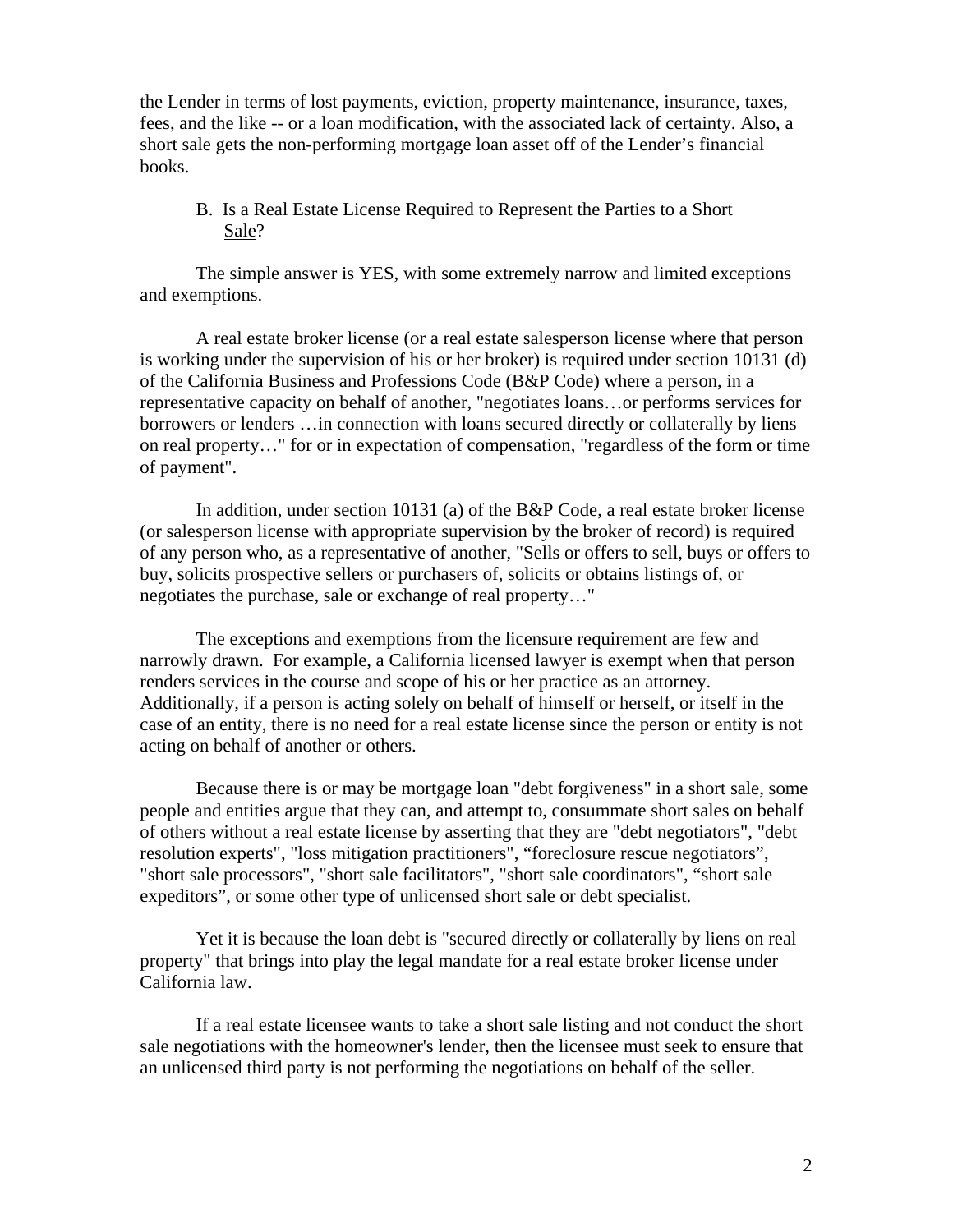Criminal Penalties for Those Who Participate in Unlicensed Activities. Those who engage in short sale transactions, including the related "negotiations", and who are unlicensed (and do not have the benefit of an exception/exemption), are in violation of California law. The penalties include fines and/or imprisonment under section 10139 of the B&P Code.

#### II. Fraud, and Questionable Conduct and Activities.

 In addition to seeing unlicensed activities in the market with respect to short sales, the California Department of Real Estate (hereinafter "DRE") has also been alerted to fraudulent short sale transactions. Before discussing an example of short sale fraud that is becoming prevalent, it must be noted that the types and varieties of fraud (some quite elaborate) are many and are limited only by the imaginations of those who commit fraud. Thus, this segment and the succeeding discussion on scenario/scheme variations and legal and ethical minefields, is intended to raise concerns and issues for real estate licensees in California. But it is not intended to be comprehensive in scope.

#### A. Short Sale Fraud -- Flipping by Unlicensed Entities Using Straw Buyers.

 In some cases, unlicensed "short sale facilitators" hone in on homes that are on the verge of foreclosure and persuade the lenders to accept "lowball" purchase offers, often times by using "straw buyers", questionable or self-interested broker price opinions or appraisals, and by failing to disclose that a sale at a higher price has previously been put on the table or negotiated.

 In this case example, ABC Short Sale Services (hereinafter "ABC" -- the name has been changed for the purposes of this example), an unlicensed "short sale facilitator", contacts a distressed homeowner and tells him that ABC will facilitate the sale of underwater property with the best possible economic outcome to the homeowner. Payments to the homeowner may even be promised to entice interest.

 ABC then contacts a licensed California real estate broker (hereinafter "Broker") with little or no knowledge about short sale transactions, and offers to refer a short sale listing to the Broker. For the business, the Broker pays a referral fee to ABC. Once ABC has a Broker on board, ABC requires that the homeowner/seller sign a contract with ABC, in which the homeowner/seller agrees to permit ABC to serve as the homeowner/seller's "short sale negotiator". The contract has language like the following: "Seller agrees that he will no longer market the property and grants to ABC all necessary rights to market, negotiate, and enter into an agreement to sell the property to an unrelated third party".

 For its services, ABC charges the homeowner/seller a \$395 upfront fee and then a second \$195 fee for the negotiation services.

 In this case, \$480,000 is owed on the mortgage loan to the Lender, a federally insured financial institution, and the fair market value has fallen to \$410,000. The property is listed by the Broker for \$410,000, and the Broker takes no part in the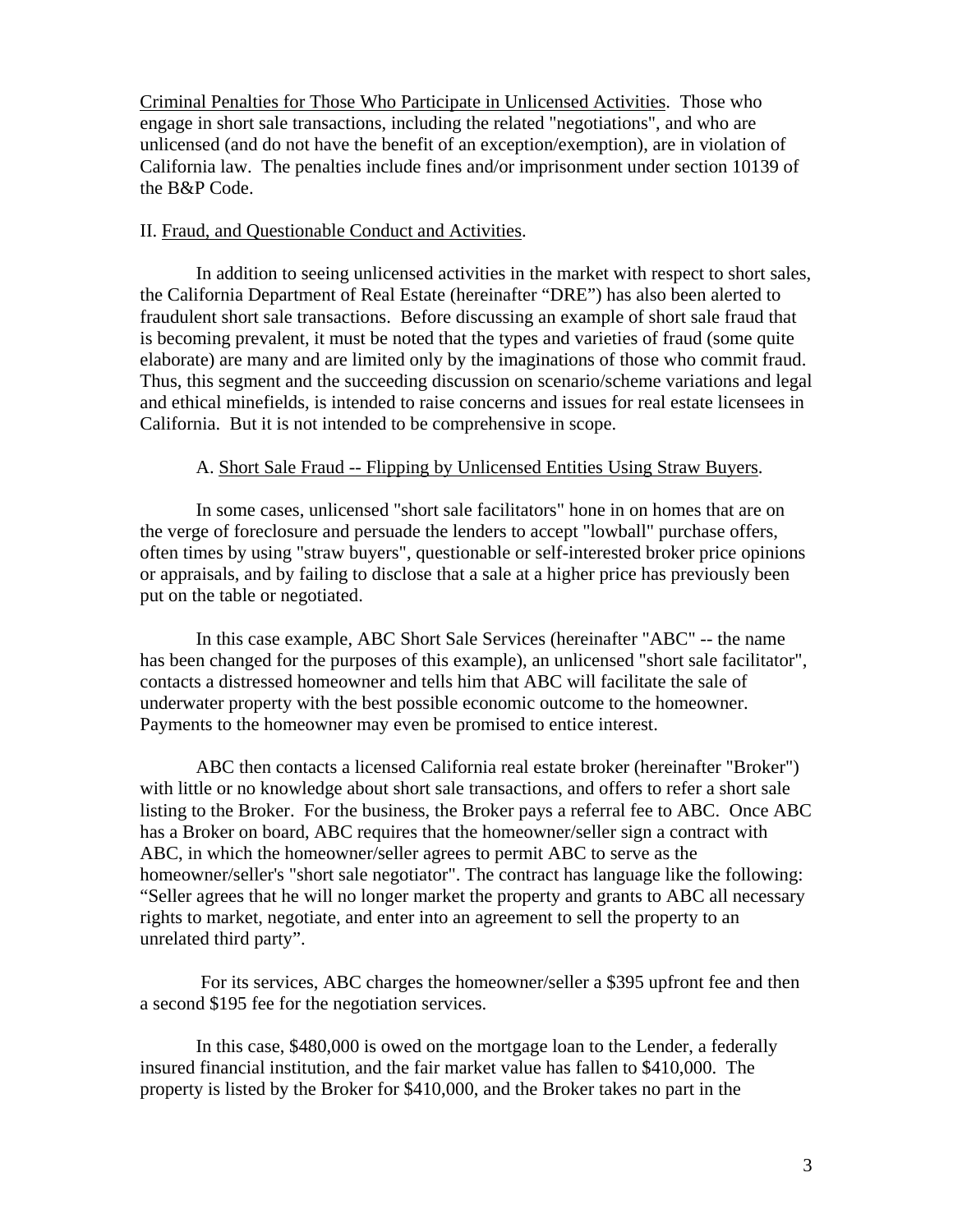"negotiations". Because lenders and lien holders do not always require the listing brokers to present to them every single offer made for the short sale property, ABC only presents to the Lender the offer(s) it so chooses. Because ABC controls all of the information provided to the Lender, ABC also decides to withhold legitimate offers from the Lender and convinces the Lender that the home is overpriced at \$410,000.

 ABC presents its own \$340,000 offer to the Lender, in the name of a fictitious buyer or "straw person" (hereinafter "SP 1"). Because ABC has controlled all of the information to the Lender during the listing period, and has withheld legitimate higher offers, the Lender is led to conclude that SP 1's \$340,000 offer is the highest and best, and the Lender accepts SP 1's offer.

 Following acceptance of SP 1's \$340,000 offer, and once escrow is open, ABC will focus on the primary objective of its scam by finding a second, legitimate buyer for more money as a "flip". To accomplish this, ABC, through SP 1, will offer the soon to be newly purchased property for sale via the Multiple Listing Service. ABC will also contact the various buyers' agents who presented offers higher than \$340,000 during the short sale listing process, but whose offers were not presented to and withheld by ABC from the Lender.

 ABC will inform all prospective buyers' agents that "the short sale property is already in escrow", but that it will be available for immediate sale after the close of escrow.

 Buyer 1 is extremely interested in the property, and is willing to pay the fair market value of \$410,000. Buyer 1 then agrees to participate in a double or simultaneous escrow and offers \$410,000. ABC, through SP 1 (ABC's confederate), concurrently enters into a \$410,000 purchase contract for the property with Buyer 1, conditioned upon SP 1 obtaining title, and that the "second" sale to Buyer 1 go through ABC's handpicked lender.

 After the closing of the second sale, ABC makes over \$70,000, including referral fees from the Broker and fees from the original distressed homeowner/seller.

#### Brief Analysis of Short Sale Flipping Fraud Example.

 In the case above, ABC has violated the California B&P Code by engaging in real estate licensed activities without a license. Also, they have collected advance fees in violation of California law. Then, they have made a large profit through false pretenses at the expense of a federally insured financial institution, by misrepresenting the value of the home to the Lender. This may constitute federal loan fraud, which is a serious felony offense which is punishable by imprisonment and fines.

 The Federal Bureau of Investigation lists variations of short sale flipping as real estate fraud.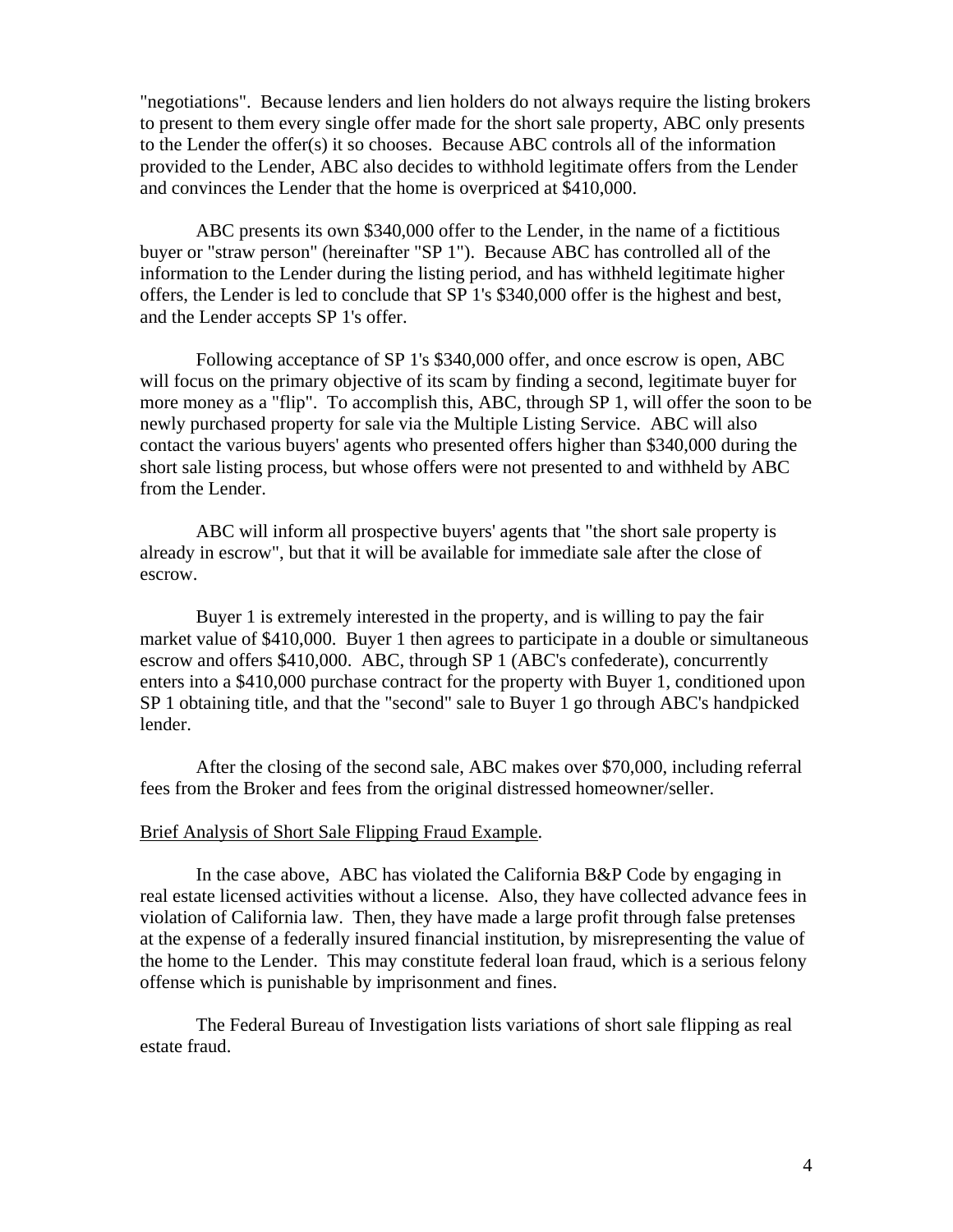# B. Short Sale Fraud – Scenario/Scheme Variations and Warnings re: Legal and Ethical Minefields.

### 1. Multiple Lenders and Lien Holders, and Payments Outside of Escrow.

Where more than one Lender or lien holder is involved, the negotiations are complicated. Second and other subordinate lien holders often hold up the short sale transaction, and seek to extract the largest possible payment in consideration for releasing their lien.

Often times there are monies secretly paid outside of escrow, without the knowledge of the senior lien holder. This is a sure sign of fraud. Such undisclosed payments are likely illegal. The economic substance of and all payments in the short sale transaction should be disclosed on the HUD 1 statement. There should never be dual or multiple contracts, only one of which shows the true purchase price.

Added Twist re: Payments Outside of Escrow – some short sale listing contracts have a provision in an addendum for payments outside of escrow for some amount of money (usually \$1,000 up to 1 percent of the sales price) to a third party short sale negotiator, processor, or facilitator, for some unknown or unspecified service. The money is sometimes to be paid by the seller, and other times by the buyer. These may be payments to a confederate of the real estate broker, some affiliate of the broker, and/or an unlicensed short sale entity. It is not known from a review of the addendum whether these fees are paid for a real service, or whether they are "junk" fees paid to increase the monies payable to the real estate licensee. If they are paid for a legitimate purpose, they must be disclosed to all parties to the transaction, including the senior Lender. If they are "junk" fees, or fees paid to an unlicensed entity, they are problematic from a legal perspective.

All such payments may violate RESPA, the Real Estate Law, and other federal and/or State laws.

2. Sometimes the End or Retail Buyer is the Only One Putting Money into the Short Sale Transaction.

Here the end buyer's money is used to close the transaction, without any or proper disclosure.

# 3. The Ownership of the Underwater Property is Transferred to Some Sort of Trust.

This may be done to keep the chain of title in tact and to hide the true owner of the property. In many cases, the homeowner seller is listed as the beneficiary of the trust.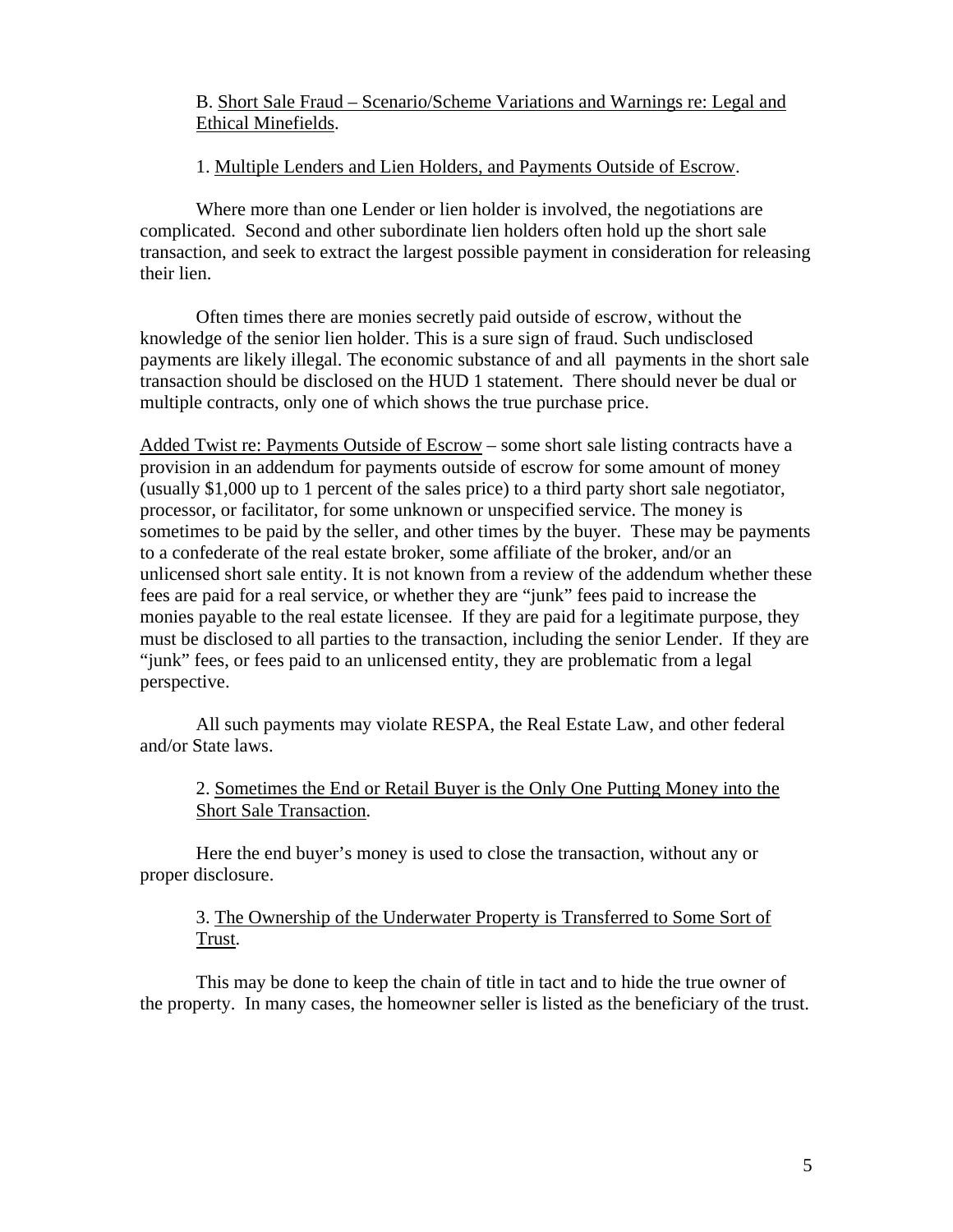### 4. Additional Things to Consider (A Word to the Wise):

a. Your fiduciary duties are to your principal(s), which cannot be signed away. The duties include honesty, loyalty, confidentiality, full disclosure of all material and relevant facts, skill, care, and diligence, and placing your client's interests ahead of yours. For a more complete discussion of fiduciary duties that are imposed on California real estate licensees, please see DRE's Real Estate Bulletin of Summer 2007.

If you are the listing agent, you have a number of fiduciary duties to the seller imposed on you. You certainly cannot delegate your real estate license and fiduciary duties to an unlicensed third party who shuts you off from communication with the short sale Lender.

Dual Agency Considerations. Consider also if you are an agent of the third party investor/short sale facilitator. You may have a dual agency situation which raises a whole host of issues. If you are a dual agent, you may have an irrevocable conflict that a dual agency disclosure cannot remedy.

By getting the best price for the first buyer/investor, you most assuredly cannot get the best sales price for the seller. If you have listed the home for the seller, your duty should run to that seller. How can it also run to the third party?

b. Your legal obligations under the California real estate law regarding disclosures, including agency relationships, and the prohibitions against fraud and secret profits.

c. Real estate licensees wishing to collect an advance fee in connection with performing short sales must first submit an advance fee contract to the DRE for review and then receive from the DRE the issuance of a no-objection letter relative to that contract. All advance fees collected thereafter under the terms of that contract must be placed in a trust account and handled as client trust funds under the California Real Estate Law and Regulations of the Real Estate Commissioner.

d. By entering into an agreement with a person who is engaged in mortgage fraud (even unwittingly or innocently), you can be held liable both civilly and criminally, and may be the subject of administrative discipline by the DRE.

e. RESPA's anti-kickback and unearned fee provisions. The U.S. Department of Housing and Urban Development has many informative materials on RESPA and the prohibitions against giving or receiving any fee, kickback, or any thing of value for the referral of settlement service business.

f. By participating in a short sale fraud, with artificially deflated offers for the short sale property, you may be defrauding the new lender on the retail sale – in addition to the fraud committed against the short sale Lender. In a typical simultaneous sale transaction, a property is stated as having two different values to two separate lenders – the short sale Lender, and the new retail lender. While one of the values may represent a